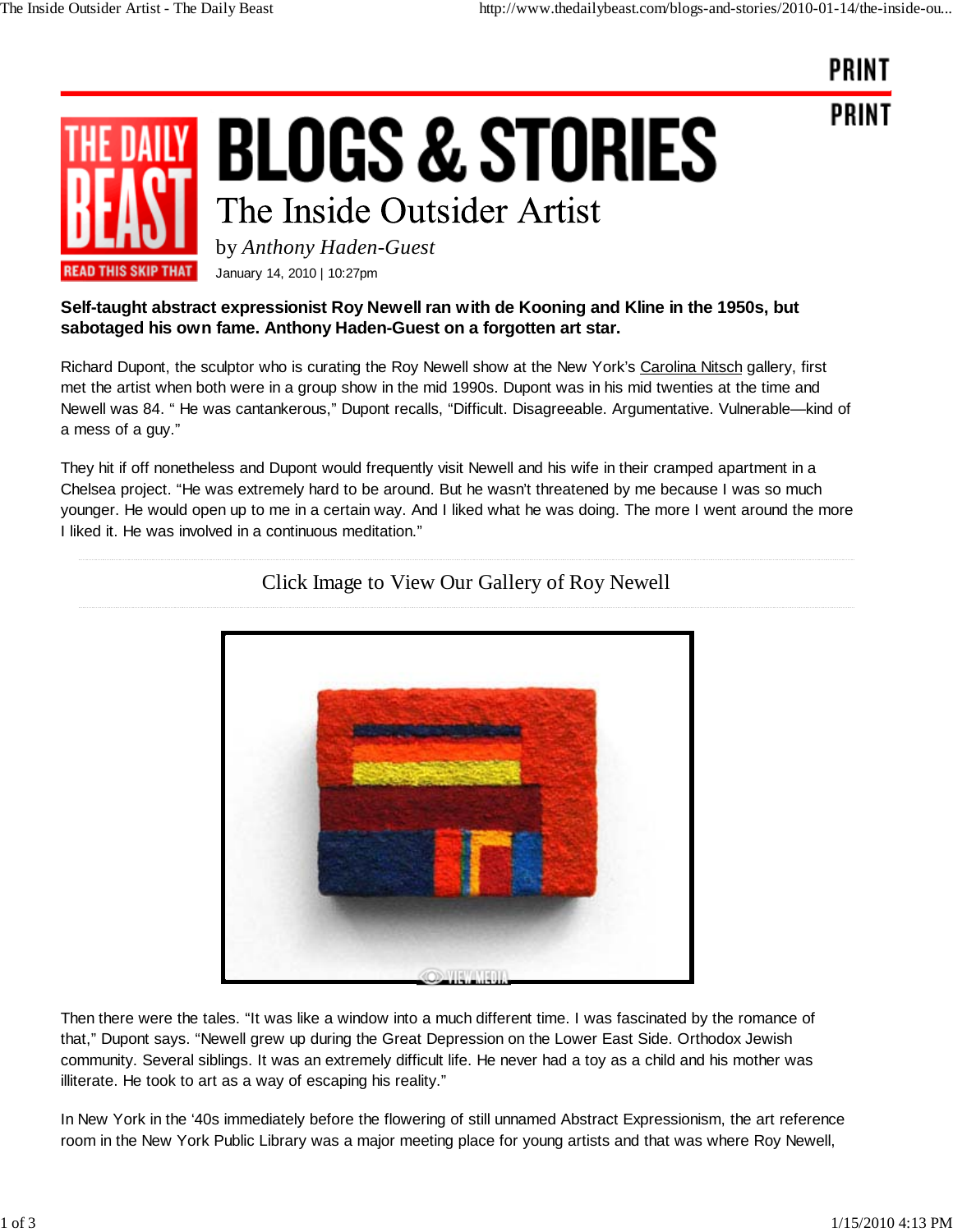who was self-taught, met Willem de Kooning. "That was how Roy really got pulled into the art world. De Kooning was very well connected already, knew everybody. He and Roy got along very, very well. They would drink heavily together."

Newell also became close to Franz Kline. They would meet every day at Rikers, the local soup kitchen, and lunch on the 25-cent chicken pot pie. "But Kline's career was really beginning to take off astronomically," Dupont notes. "Once he drove up to this soup kitchen in a brand-new Ferrari that he had traded to a collector for a painting."

Newell meanwhile, experimented with gestural abstraction in the 1950s. "He was hot," Dupont says. "He was showing at one of the top galleries in New York. He was in the Whitney's annual painting show a couple of years in a row. And he was in a number of important group shows. He was also the subject of a profile in the New Yorker. And then he stopped doing what he was doing. And he started on this new path.

"While all of his contemporaries were exploring the expansive canvas and the big gesture Newell was working in miniature. His work is very much ahead of a lot of other artists. But he was through."

Newell remained close to de Kooning and Kline. But he wasn't happy living in their shadows. And he wasn't shy about it. "It resulted in an extremely confrontational and argumentative persona," Dupont says. "He would tell de Kooning exactly what he thought was wrong with his work. In a way that was not nice! He had no social graces. He was very rough and he was abrupt. But de Kooning seemed to rise above all this. And he was one of the only ones who continued to support him."

Newell was working in a mode of Geometric Abstraction that derives from Malevich and Mondrian. He had a small group of loyal supporters—Willem and Elaine De Kooings donated a Newell to the Guggenheim—and he continued to get good reviews. But the work could not have been more deeply unfashionable, whether in the time of the Ab Exes, or later of Pop. "People wrote it off as third or fourth generation Constructivism," Dupont says.

Newell stuck grimly to his guns, doggedly painting and repainting, but he sold few, and it wore him down. "His whole life had been such a disappointment," Dupont recalls. "He was extremely cynical. Did he think is time would come? He was deeply disappointed that it hadn't. His two best friends had become two of the greatest artists of all time. And nobody even knew who he was.

"That got the better of him in the early '60s. And that's what drove him into the deep alcoholism. Newell was lucky to emerge from it. And by the time he cleared his head two and a half decades had gone by."

That was when he met Dupont. And Dupont tried to get him shows.

"I showed his work to all kinds of people," he says. "We almost hooked something up at Robert Miller in the late '90s. I was able to get a few pictures over there. They wanted to do a show with John McLaughlin, Peter Halley and Newell. That would have been a three generational look at Geometric Abstraction. And it would have been superb. But it wasn't to be. Carolina Nitsch, Richard Dupont's dealer, began at Brooke Alexander Editions. She now has two spaces in Manhattan, where she shows works on paper—for instance by Carolee Schneeman, Louise Bourgeois and Dupont himself—and she publishes editions. She had never before shown a painter but when Dupont showed her the work it appealed to her. As did Newell's story.

Newell, who died in 2006, only completed 100 or so paintings in his lifetime. And there are paintings in Dupont's show that he had begun working on in the 1950s and was still working on when he died. He would say that each painting contained a hundred paintings within it. Indeed the paintwork on some is an inch thick. "Making the paintings was the point. Losing himself," Dupont says. "He would wake up, eat, take one of them down and start working on it all over again.. It was kind of maddening. But there was something else going on, something that was beyond him. That may sound weird but that's what it was. It's as if the art was beyond him."

**Plus:** Check out Art Beast for galleries, interviews with artists, and photos from the hottest parties.